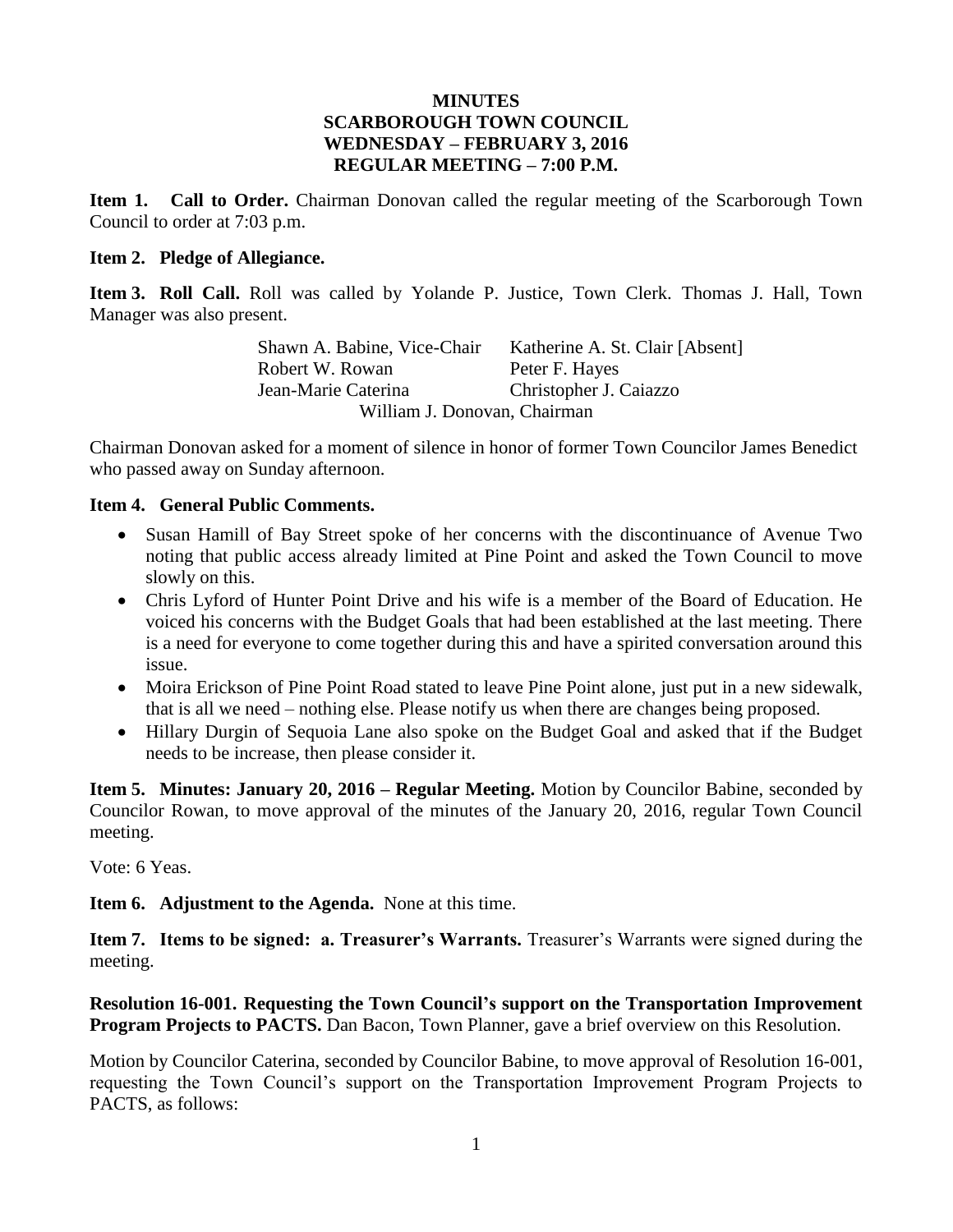# **RESOLUTION 16-001 TRANSPORTATION IMPROVEMENT PROGRAM PROJECT LIST**

**BE IT RESOLVED** by the Council of the Town of Scarborough, Maine, in Town Council assembled that,

**WHEREAS,** the Town of Scarborough does hereby support the 2017 Municipal Partnership Initiative and 2019 Road Rebuild and Intersection Transportation Improvement Program Projects; and,

**WHEREAS,** the submission of the road and intersection improvement projects referred to in Exhibit A, Town of Scarborough, Transportation Improvement Program Projects, have been made to PACTS for review and consideration for inclusion in the 2017 Municipal Partnership Initiative and the 2019 Transportation Improvement Plan.

**NOW, THEREFORE, BE IT RESOLVED,** by the Scarborough Town Council, in Town Council assembled, that we do hereby support the submission of these road and intersection improvement projects as referred to in Exhibit A.

Signed and sealed this the 3rd day of February 2016, on behalf of the Scarborough Town Council and the Town Manager of Scarborough, Maine. Sign by the William Donovan and attested by the Town Clerk.

### EXHIBIT A

### ROAD AND INTERSECTION IMPROVEMENT PROJECT LIST January 28, 2016

Municipal Partnership Initiative (2017)

Gorham Road Complete Streets Project – This is a multi-phase road reconstruction and complete streets project for Gorham Road (Route 114) to improve the roadway, drainage, and bicycle and pedestrian accommodations from Wentworth Drive to Ridgeway (and ultimately Payne Road). This MPI request is for \$200,000 from PACTS for the first phase in 2017 of this multi-phase project.

Road Rebuild Improvement Project (2019)

East Grand Avenue Road Rebuild and Complete Streets Project – This is a road rebuild and complete streets project for East Grand Avenue in Pine Point to reconstruct the roadway, fix drainage issues, add bike lanes, and update and enhance the sidewalk infrastructure between the East Grand Avenue / Pine Point Road intersection and the municipal boundary with Old Orchard Beach.

Intersection Improvement Project (2019)

Pine Point Road / East Grand Avenue / Jones Creek Drive Intersection Project – This project is intended to update, modernize and simplify the Pine Point / East Grand / Jones Creek intersection and make it safer and more efficient for vehicular, bicycle and pedestrian use as well as integrate the intersection with the repaving, road reconstruction and complete streets planned for the area.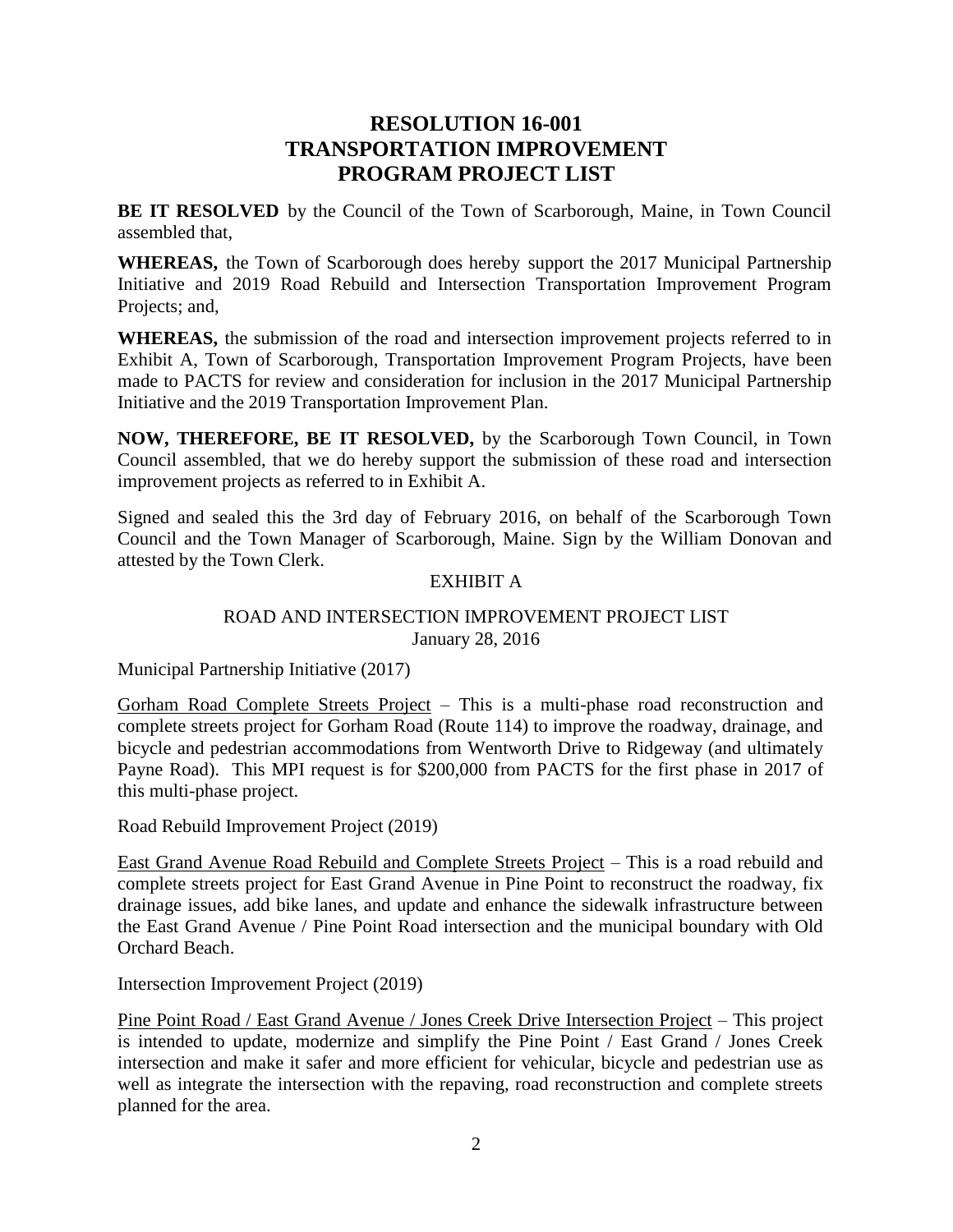### Vote: 6 Yeas. **OLD BUSINESS:** None at this time.

### **NEW BUSINESS:**

**Order No. 16-011. First Reading and schedule a Planning Board public hearing on the proposed amendment to Chapter 405 – the Zoning Ordinance of the Town of Scarborough, Maine – Section III. Nonconformance Subsection C. to allow non-conforming structures to be elevated to meet Floodplain requirements.** Dan Bacon, Town Planner, gave a brief overview on this order and responded to questions from the Town Council.

Motion by Councilor Babine, seconded by Councilor Caterina, to move approval of the first reading and schedule a Planning Board public hearing on the proposed amendment to Chapter 405 – the Zoning Ordinance of the Town of Scarborough, Maine – Section III. Nonconformance Subsection C. to allow non-conforming structures to be elevated to meet Floodplain requirements and schedule the Town Council public hearing after the filing of the Planning Board's recommendations:

# **Proposed Amendment to the Zoning Ordinance Regarding Modifying Nonconforming Structures to Meet Flood Zone Requirements**

BE IT HEREBY ORDAINED by the Town Council of the Town of Scarborough, Maine, in Town Council assembled, that the following amendment to the Zoning Ordinance of the Town of Scarborough, Maine, be and hereby are adopted:

Amend SECTION III. NONCONFORMANCE subsection C. as follows (additions are underlined; deletions are struck through):

Section III. NONCONFORMANCE

…

# C. NON-CONFORMING BUILDINGS OR STRUCTURES

1. No building or structure which is non-conforming with respect to the Space and Bulk requirements of this Ordinance may be expanded, enlarged or increased in height unless such expanded or enlarged portion complies with the Space and Bulk requirements of this ordinance or the Board of Appeals grants relief from such requirements by a variance under Section V, B, 3 or Section V.B.6, or by limited reduction of yard size under Section V, B, 5 of this Ordinance, except that:

- a) The installation of one or more dormers on a dwelling shall not be considered an expansion, enlargement or increase in height provided that (1) dormer or dormers are set in a minimum of 12 inches from each end of the roof and from the exterior face of the story immediately below the roof, (2) the aggregate length of all dormers, measured along their faces, does not exceed the total length of the ridge of roof less 24 inches, and (3) the height of the ridge is not increased.
- b) The elevation of an existing structure required for the purpose of meeting the minimum elevation standards in the Scarborough Floodplain Management Ordinance or Maine Department of Environmental Protection Chapter 355 – Coastal Sand Dune Rules, shall not be considered an expansion, enlargement or increase in height. ...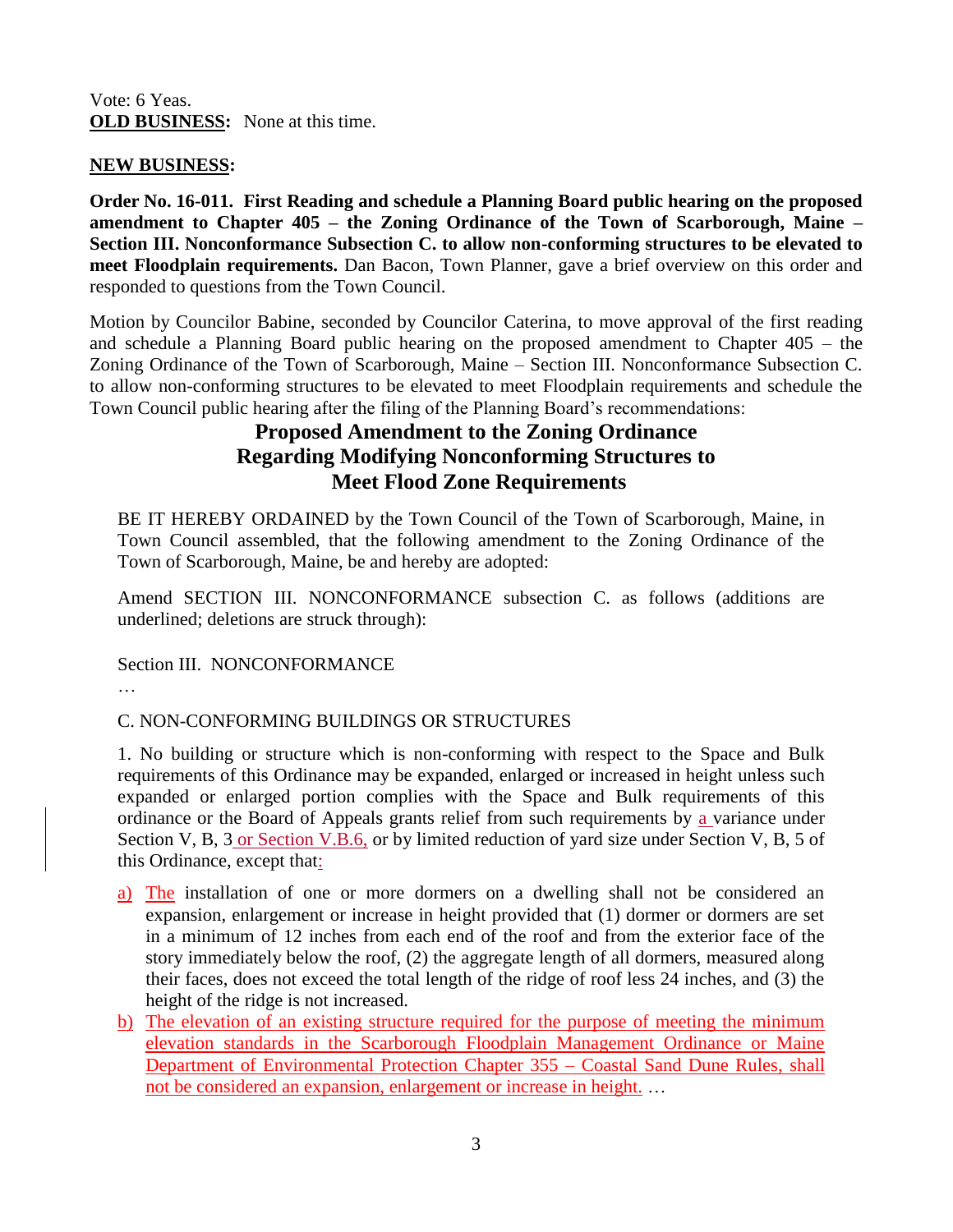Vote: 6 Yeas.

**Order No. 16-012. Act on the request to amend Chapter 302A – the Town Committees/Boards Manual relating to the Scarborough Housing Alliance.** Thomas J. Hall, Town Manager, gave a brief overview on this Order.

Motion by Councilor Babine, seconded by Councilor Caterina, to move approval on the request to amend Chapter 302A – the Town Committees/Boards Manual relating to the Scarborough Housing Alliance, as follows:

### **CHAPTER 302A TOWN OF SCARBOROUGH TOWN COMMITTEES/BOARDS MANUAL**

BE IT HEREBY ORDAINED, by the Town Council of the Town of Scarborough, Maine, in

Town Council assembled, that Chapter 302A, the Town Committees/Boars Manual of the Town of

Scarborough, Maine is amended by deleting the text shown in strikeover type, as shown below:

#### SCARBOROUGH HOUSING ALLIANCE

[Adopted May 15, 1991, Amended October 15, 2003, Amended February 18, 2004, Amended April 6, 2005]

### **Established**

The Scarborough Housing Alliance is hereby established.

#### **Purpose**

The purpose of the Council in establishing the Alliance is to create a broadly-based community group to:

- Work together to develop and recommend a local affordable housing agenda to the Town Council.
- Implement a local affordable housing program under the guidance of the Town Council.
- Perform such other duties as may be assigned by the Town Council from time to time.

State Recognition - It is the intent of the Scarborough Town Council that the Scarborough Housing Alliance shall constitute the "Local Housing Alliance" of the Town of Scarborough for purposes of State law and regulations. [amended 10/15/03]

### **Organization and/or Membership**

Members of the Alliance shall be comprised of seven (7) residents of the Town who shall be appointed by the Town Council for staggered three-year terms. Members shall be appointed from both the public and private sectors and may include such individuals as town councillors, bankers, business people, clergy, housing activists, real estate brokers, builders, comprehensive planning committee members, interested citizens, and representatives from community action programs, human service organizations, and other non-profit organizations. Of the seven (7) members first appointed, one (1) member shall be appointed for a term of one year, three (3) members for a term of two years, and three (3) members for a term of three years. Thereafter, replacement appointments shall be for a term of three years. A Council Liaison will be appointed as a non voting member. [amended 10/15/03] [amended 02/18/04]

Vote: 5 Yeas. 1 Nay [Councilor Hayes].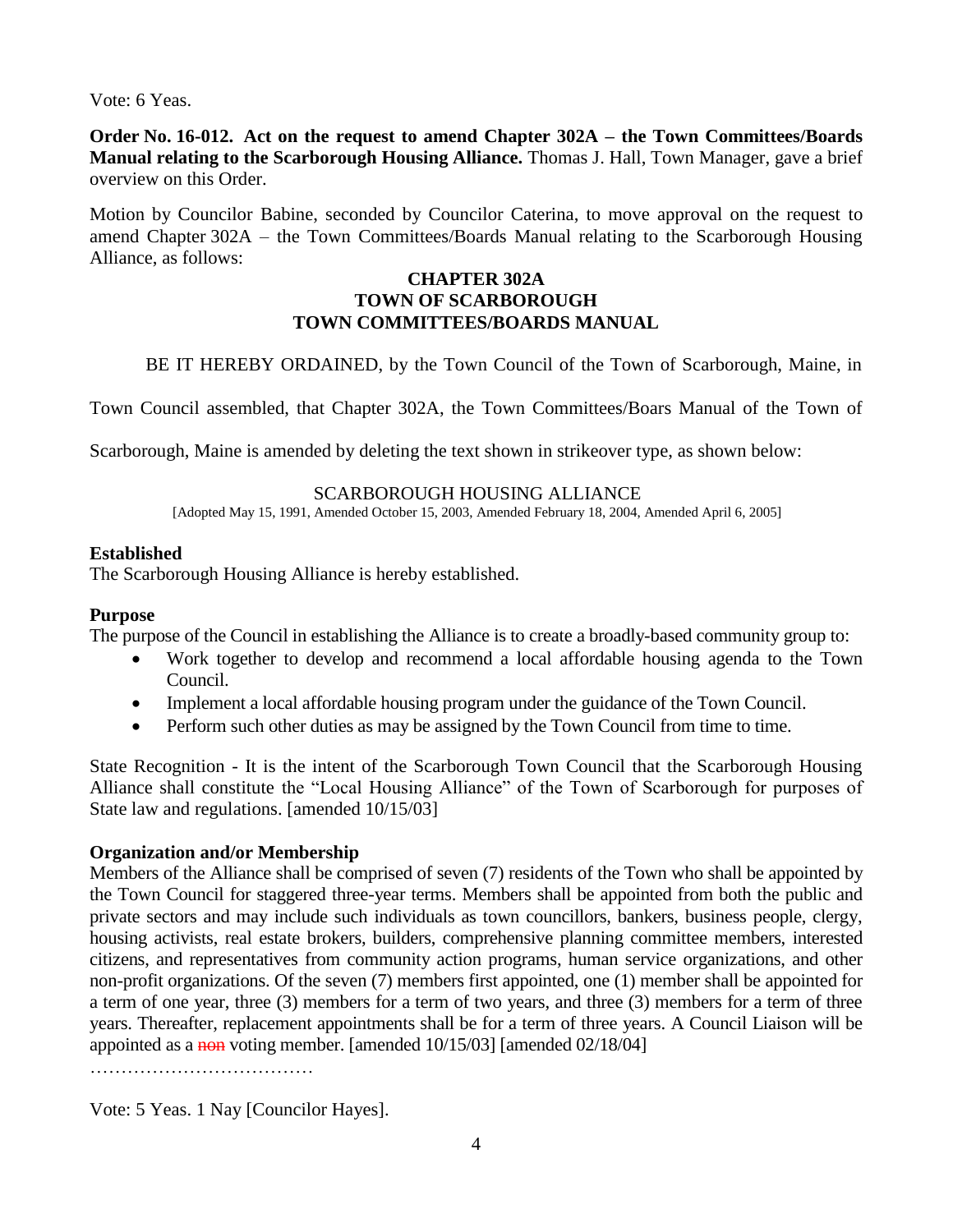**Item 8. Non Action Items.** Non at this time.

### **Item 9. Standing and Special Committee Reports and Liaison Reports.**

- Councilor Caterina noted that the Long Range Planning Committee would be meeting next week and also gave an update on the Conservation Commission.
- Councilor Rowan gave an update on the Housing Alliance and added that the committee would be looking for new members that have experience in building and development. He went on to give an update on the Historic Preservation Committee.
- Councilor Hayes gave an update on the Senior Advisory Board and commented on the Senior Recreation Area being proposed at the old water tower site.
- Councilor Caiazzo gave an update on the School Board and the search for a new Superintendent. He noted that on Thursday, February  $25<sup>th</sup>$  the School Board would be meeting with legislative liaisons and encouraged Councilors to attend.
- Chairman Donovan gave an update on the Energy Committee and the Composting Report that the Committee had been working on, adding that this would be presented at an upcoming Town Council meeting. He went on to give an update on the Library Board of Trustees.

### **Item 10. Town Manager Report.** Thomas J. Hall, Town Manager, gave the following updates:

- Civic Engagement Survey would be conducted to see how the Town could better communicate with the residents. This survey would be available on the Town's website starting tomorrow.
- The tax bills had been sent out today Wednesday, February 3rd.
- Prior to the next three Town Council meetings the following workshops would be held: on February  $17<sup>th</sup>$  the Energy Committee would be presenting its Composting Report; on March  $2<sup>nd</sup>$ the Long Range Facility Plan would be presented and on March  $16<sup>th</sup>$  there would be a stormwater presentation.
- He would be giving his Annual Chamber Address on Thursday, February 11th at 7:30 a.m. and the meeting is scheduled to be held at the new Town and Country Business office and then on the following Friday he would be presenting to the Kiwanis.
- In closing he commented on the passing of former Town Councilor Jim Benedict adding that he was better for knowing Mr. Benedict.

# **Item 11. Council Member Comments.**

- Councilor Caiazzo shared his comments on former Councilor Benedict, he was always a gentleman. He commented on the proposed composting report adding that the Garbage to Garden was currently at the schools and that both options would be very good for the town. He commented on the preliminary budget information that had been sent out by the State and asked everyone to be calm as the process as a whole needed to be followed.
- Councilor Hayes sent thoughts and prayers to the Benedict family. He went on to comment about the upcoming budget. We are all in this together and we should work together as well as be respectful of one another.
- Councilor Babine sent condolence to the family of Mr. Benedict; God speed and God Bless and thank you for your service and as well as to his family. He went on to comment on the preliminary news on the state funding for education; he too agreed that we provide due diligent in the process. We need to remain calm and let the legislative delegation know that the formula is off. With regards to the Pine Point comments – there needs to be a vision and positive impact for this area.